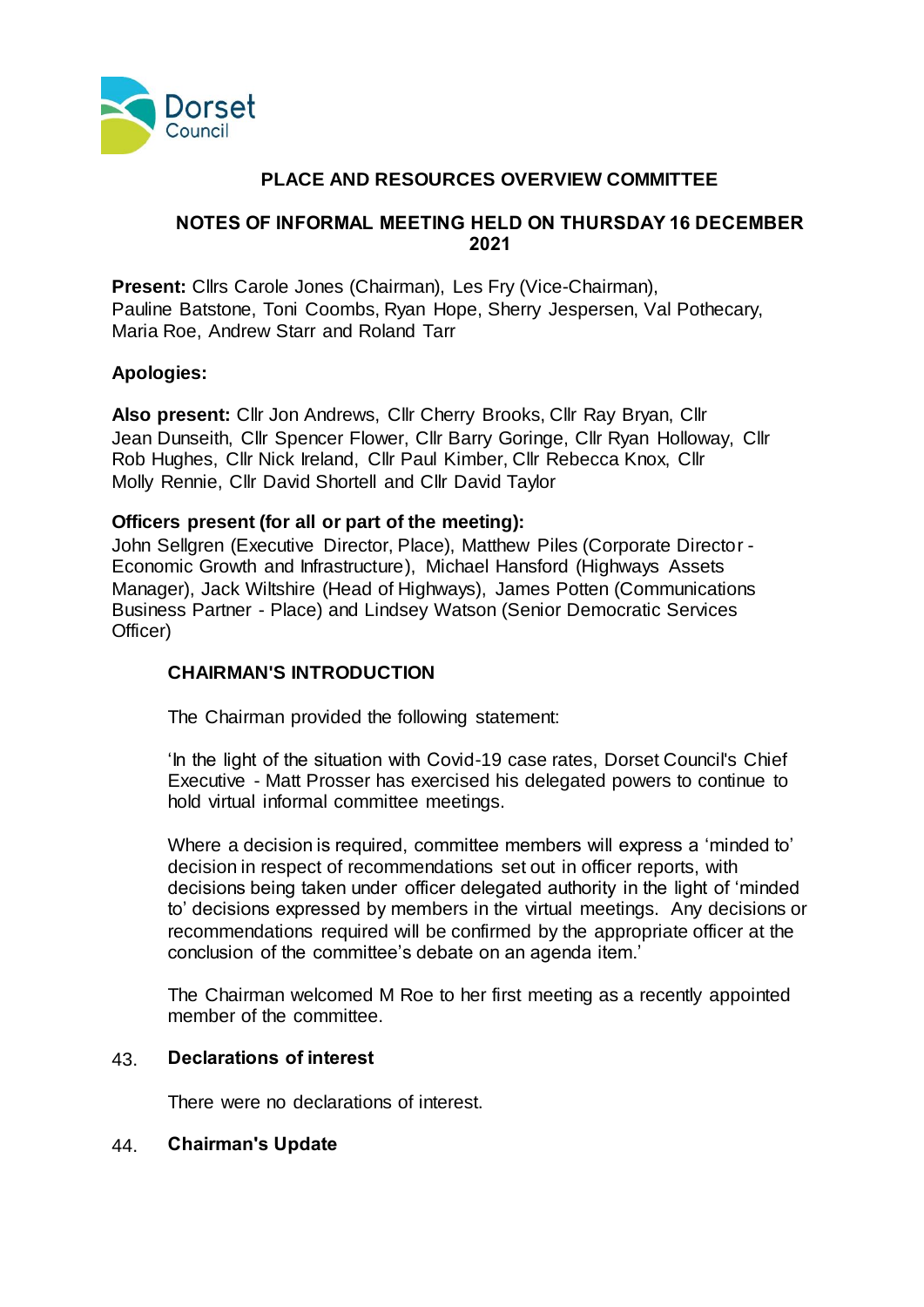The Chairman thanked the Vice-chairman, L Fry, for chairing the previous two meetings. She also thanked D Turner for his work as former Chairman of the committee.

#### 45. **Public Participation**

There were no questions or statements from members of the public or local organisations.

#### 46. **Questions from Members**

There were no questions from councillors.

#### 47. **Dorset Highways Skidding Resistance Strategy Review 2021**

The committee received and considered a report of the Head of Highways in respect of the Dorset Highways Skidding Resistance Strategy Review 2021. The Place and Resources Overview Committee was invited to review and support the proposed strategy and operational guidance document, which if supported would be subject to approval by the Portfolio Holder for Highways, Travel and Environment.

Councillors considered the issues arising from the report and during discussion, points were covered in the following areas:

- Questions were asked in respect of section 3 of the strategy and operational guidance document – Defining the Scrim Survey Network – which was that part of the highway network on which skidding resistance would be managed according to the strategy
- Reference to 'experienced persons' in the document would be linked to requirements set out in relevant job descriptions
- This was a complex area for officers to deal with
- Support was expressed for the document and the work undertaken by the highways team
- Statistics would be reviewed to measure the impact of the strategy and operational guidance
- All incidents were reviewed with the Police for lessons learnt
- Skid resistance surveys were undertaken during spring, summer and autumn.

It was proposed by R Tarr seconded by S Jespersen

## **Decision**

That the Place and Resources Overview Committee has reviewed and support the proposed Skid Resistance Strategy and Operational Guidance document.

The Executive Director of Place, having heard the debate, confirmed the 'minded to' decision, under delegated powers on behalf of the informal meeting of the Place and Resources Overview Committee.